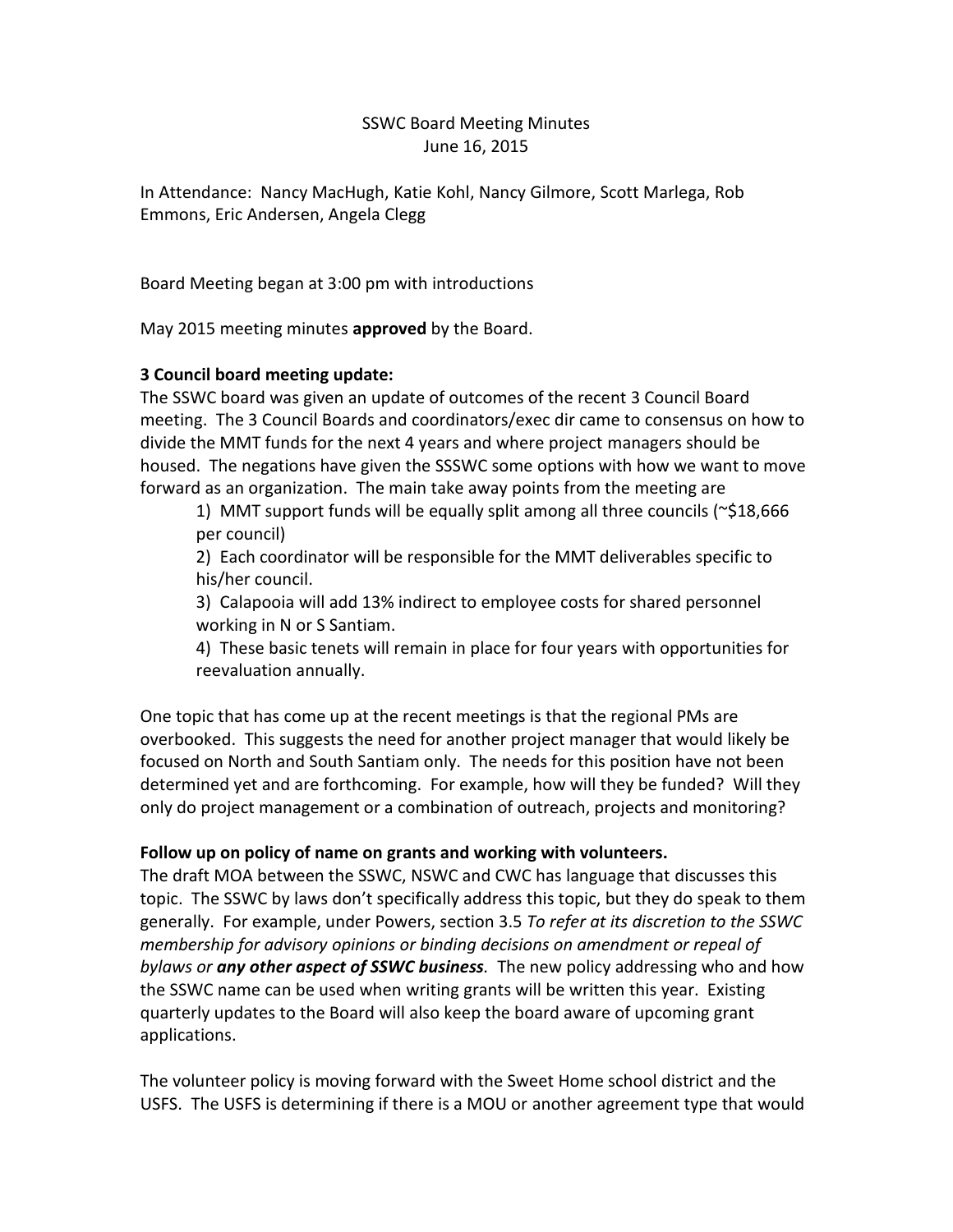address this issue. Once there is an agreement in place, the SSWC will update its bylaws / policies on this topic. The final revision will be sent to our insurance company so they can determine how we would be covered.

### **Education Update**

Angie was recently elected to the school board in sweet Home. Congratulations Angela! A grant was submitted to the Gray Family Foundation to fund part of the education program.

### **Project Manager Updates**

### Sarah Updates

Crew is out working on summer maintenance. I've been out taking photo points and writing monitoring reports for the SIP grants...sites are looking good. Plants are getting big.

Likely to start site prep on Crabtree the last week of June. Vacation in Australia 7/16-8/3

### Lance Update

Presented Upper Calapooia Monitoring Grant at CWC meeting last week Eck permits - submitted Lamprey Funding Presentation – 2 SSWC projects - yesterday SSWC-Morgan/ Johnson design/permit and contracting CWC-Courtney design/permit and contracting SSWC-Talked to 2 new landowners in Crabtree SSWC-Getting landowners into FSA (2 last week, 1 more to go) to offer CREP acres for funded Crabtree Restoration

### **Eric Projects Update**

Upper Crabtree in permitting phase. Scope of work and contract being written. Expecting to start in early August due to the permitting process.

Monitoring expecting to start in July. There will be approximately 2 months of field work. We will hire a contractor for about 2 weeks to ensure sites are completed by September.

# **SSWC Board Elections**

This will be postponed until fall or January 2016. The reason is that ballots are mailed out to our membership list who then return them to us for counting. The process has taken approximately a month in years past.

Rob Emmons (city engineer for Lebanon) is willing to be a SSWC board member and is participating in a for fall as a in training board member until he is voted in.